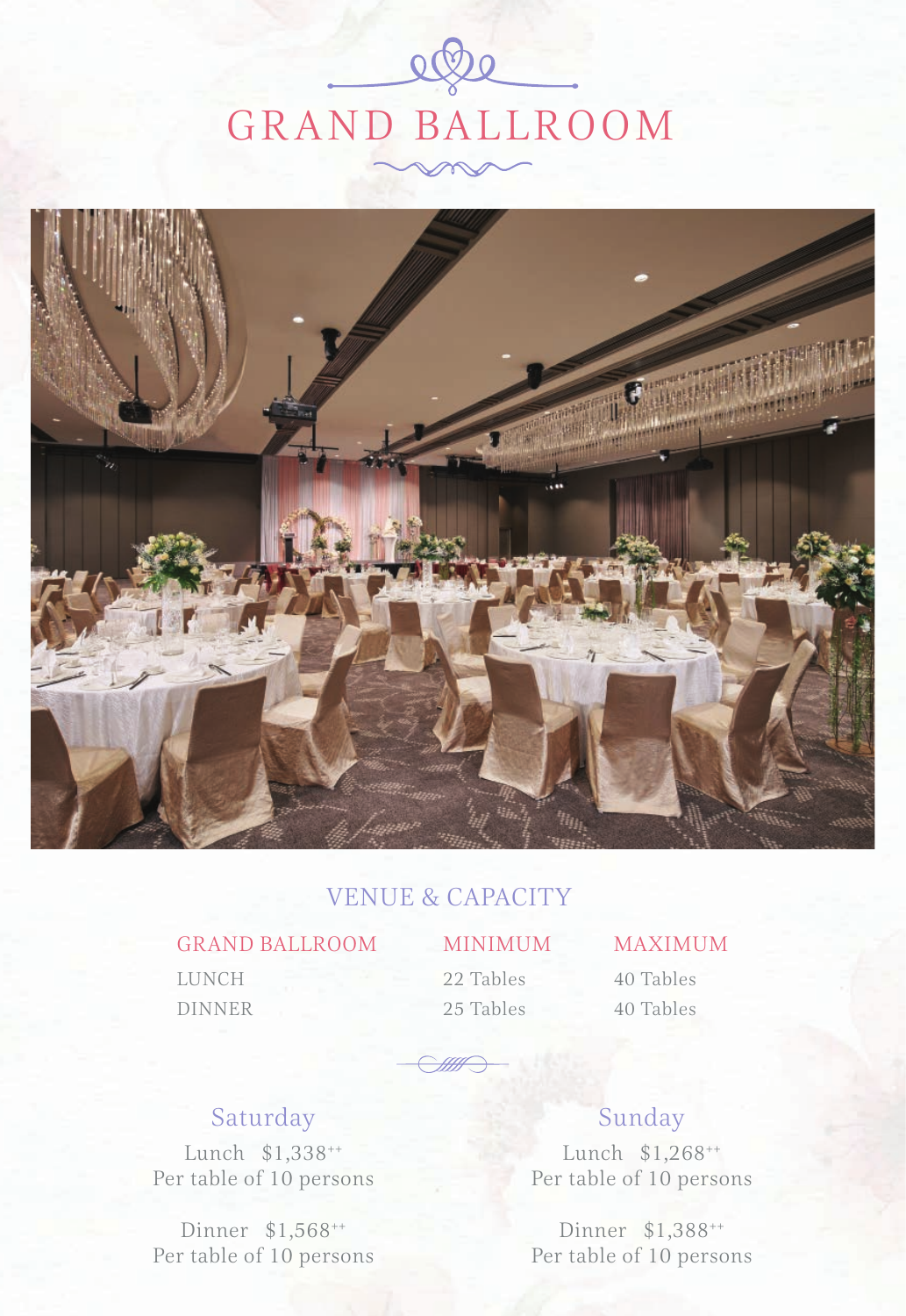### GRAND BALLROOM PACKAGE PERKS

#### SOLEMNISATION & TEA CEREMONY Complimentary use of an elegantly set up room

#### PRE-EVENT RECEPTION

Welcome pre-event reception with chips | Complimentary free-flow beer, soft drinks and mixers Waiver of corkage for duty paid wine and spirits

#### PERSONALISING YOUR CELEBRATION

Five-tier wedding decorative cake for cake cutting ceremony  $|A\>$  bottle of champagne for toasting Guest Signature Book, Red Packet Box and unique selection of Wedding Favours | Wedding Invitation Cards (excluding print) | Floral set-up at reception table, dining table, aisle stands and stage decorations

#### **MENU**

Choice of Chinese or Western set menus specially crafted for your special occasion with individual portioning for all guests

Food tasting for 10 guests based on your selected menu, applicable between Mondays to Thursdays, excluding eve of Public Holidays and Public Holidays

#### AUDIO VISUAL

Two video walls at the foyer to feature your wedding photos | Two LCD projectors with 4.5-metre screens Podium with two wireless microphones | Customised spotlight system for all tables

#### PARKING

Complimentary 20% of guaranteed attendance | VIP parking at hotel entrance for the Bridal Car

#### BRIDAL & HELPERS ROOM

Day-use of Deluxe room for Wedding Helpers One-night Bridal Suite with access to Skyline Lounge and facilities



#### TERMS & CONDITIONS

• Surcharge of \$50++ per table on Eve of Public Holidays, Public Holidays and auspicious dates

- Prices are subjected to 10% Service Charge and prevailing government taxes
	- Rates are subjected to change without prior notice
		- Other terms and conditions may apply

<u>San S</u>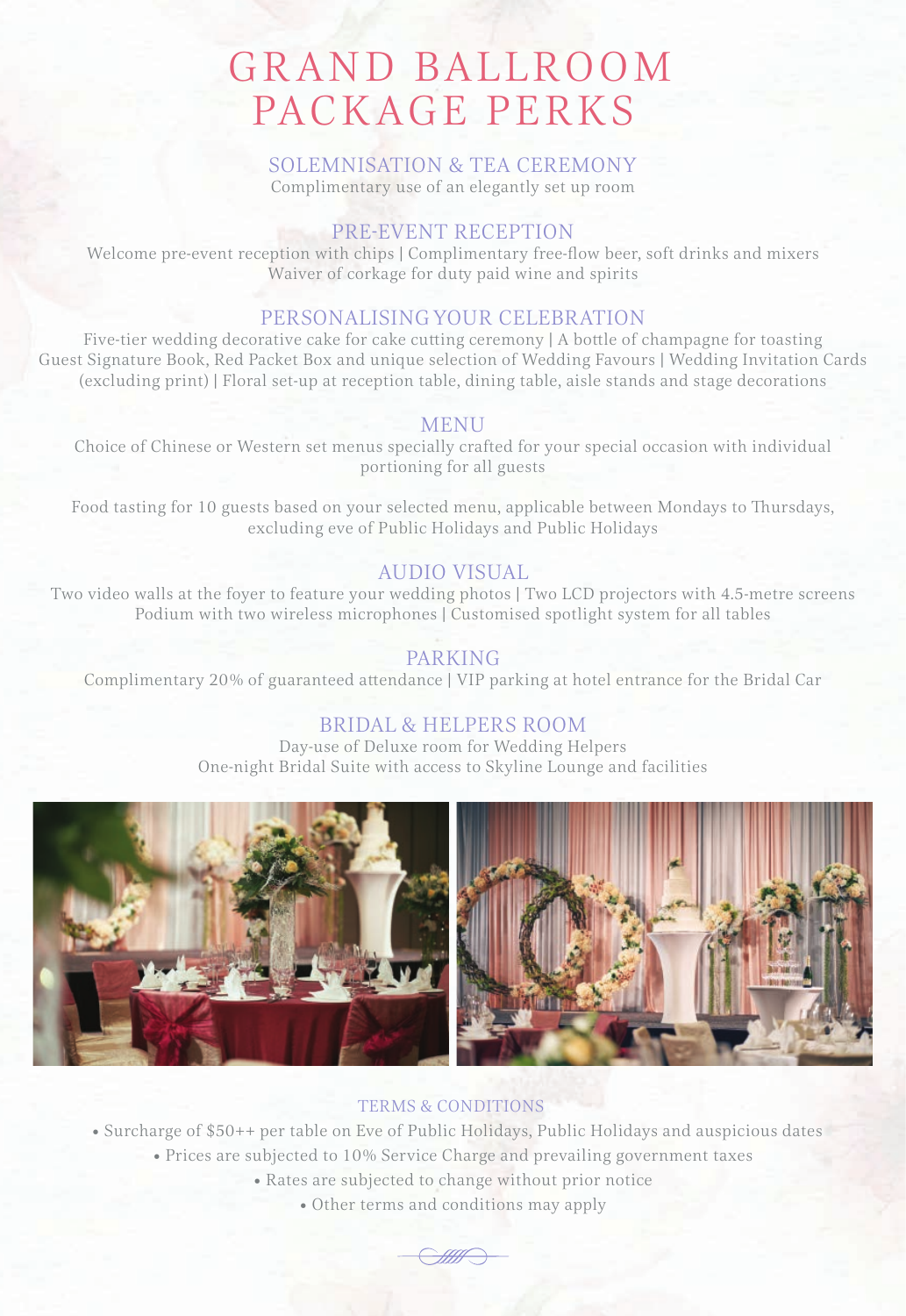# CHINESE WEDDING LUNCH MENU

#### COLD DISH COMBINATION

#### COLD ITEM: (Please select any two items)

- California Maki
- Drunken Chicken Roulade
- Japanese Seasoned Mini Octopus
- $\Box$  Marinated Cuttlefish with Garlic
- Marinated Pacific Clams with Ginger Sauce
- Marinated Spicy Jelly Fish
- Shrimp Bonito Maki
- Vegetarian Spring Roll

#### HOT ITEM: (Please select any three items)

 $\Box$  Breaded Butterfly Prawns Crispy Chicken Pockets Crispy Roasted Pork Belly  $\Box$  Deep-fried Winged Yam Spring Rolls Prawn Roll with Water Chestnuts Roasted Duck with Plum Sauce  $\Box$  Teochew Style Soya Duck  $\Box$  Vietnamese Prawn Fritters

#### Please select one item from each category below:

#### SOUP

- Braised Bird's Nest, Crab Meat with Conpoy and Organic Bamboo Pith
- Braised Lobster, Crab Meat, Sea Whelk with Conpoy and Organic Bamboo Pith
- Double-boiled 10 Head Abalone with American Ginseng and Organic Bamboo Pith
- $\Box$  Double-boiled 10 Head Abalone with Black Truffle and Organic Bamboo Pith

#### MEAT

- □ Braised Chicken served with Sesame & Garlic Spicy Sauce
- Crispy Roasted Chicken served with Curry Leaves and Deep-fried Garlic
- $\Box$  Peking Style Stewed Chicken in Lotus Leaf served with Quail Eggs and Whole Garlic
- Slow-cooked Pork Knuckle served with Chestnuts and Whole Garlic in Brown Sauce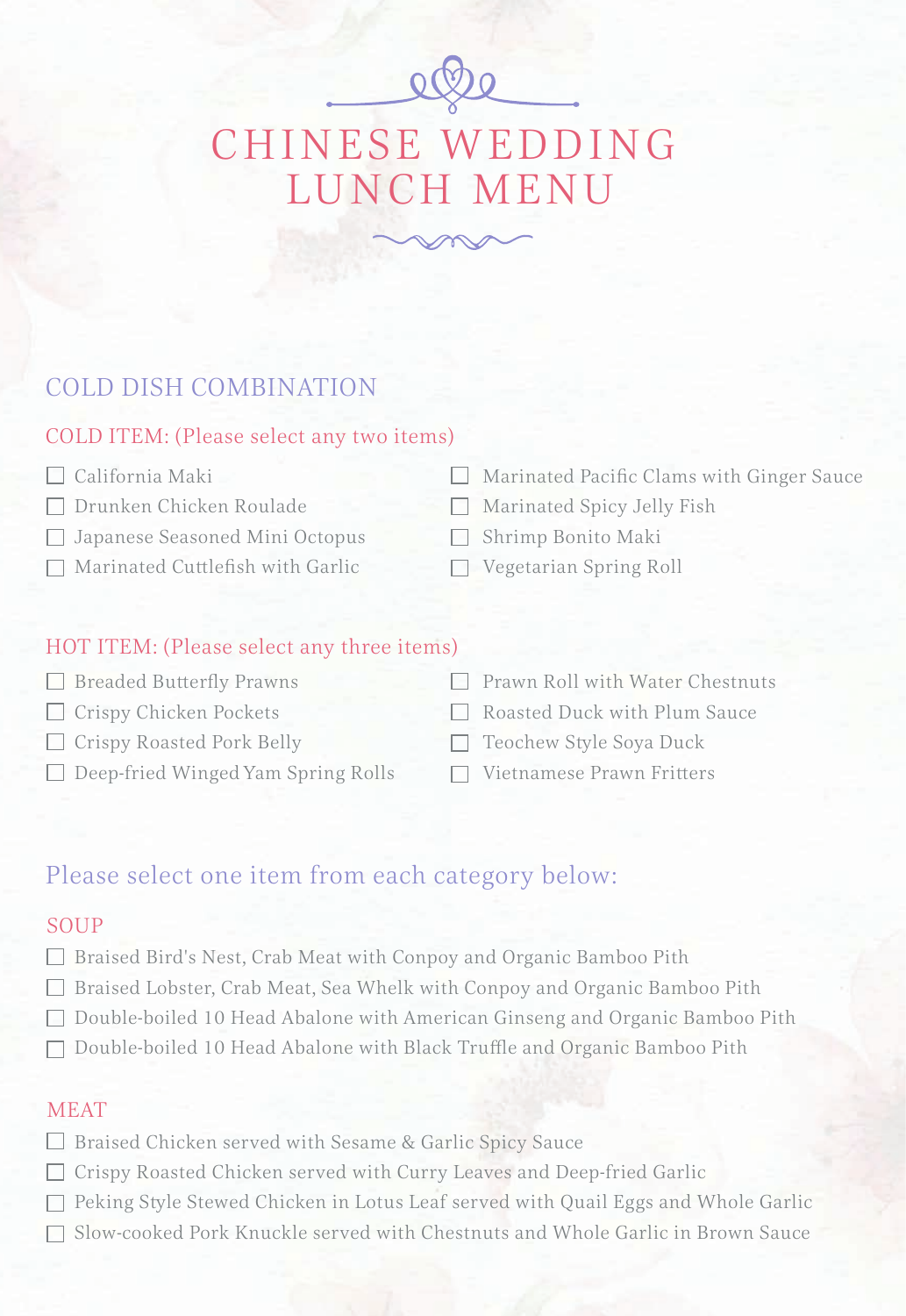#### Please select one item from each category below:

#### VEGETABLE

- Braised Baby Abalone and Chinese Mushrooms served with Seasonal Vegetables
- □ Braised Duet Mushrooms served with Conpoy and Seasonal Vegetables
- Braised Hon Shimeiji and Chinese Mushrooms served with Sea Whelk and Seasonal Vegetables
- Braised Sea Cucumber and Flower Mushrooms served with Seasonal Vegetables

#### FISH

- $\Box$  Deep-fried Hong Kong Style Fresh Garoupa with Ginger and Scallions
- $\Box$  Steamed Fresh Snapper topped with Minced Garlic and Coriander Sprigs served with Superior Soya Sauce
- $\square$  Steamed Fresh Garoupa "Traditional Way" topped with Spring Onion and Coriander Sprigs
- $\Box$  Steamed Soon Hock in Hong Kong Style topped with Ginger and Scallions

#### RICE/NOODLES

- $\Box$  Glutinous Rice with Dried Shrimps, Mushrooms and Chicken wrapped in Beancurd Skin
- Stewed Hong Kong Ee Fu Noodles with Shredded Chicken and Yellow Chives
- □ Stewed Udon Noodles with Shredded Chicken, Mushroom, Yellow Chives and Black Peppercorn
- □ Yang Chow Seafood Fried Rice with Crab Meat

#### DESSERT

- $\Box$  Chilled Black Sesame Pudding with Almond Seeds accompanied with Mango Puree
- □ Chilled Mango Sago Pomelo Pudding served with Forest Berries
- $\Box$  Double-boiled White Fungus with Lotus Seeds and Red Dates
- $\Box$  Teochew Style Yam Paste with Pumpkin and Gingko Nuts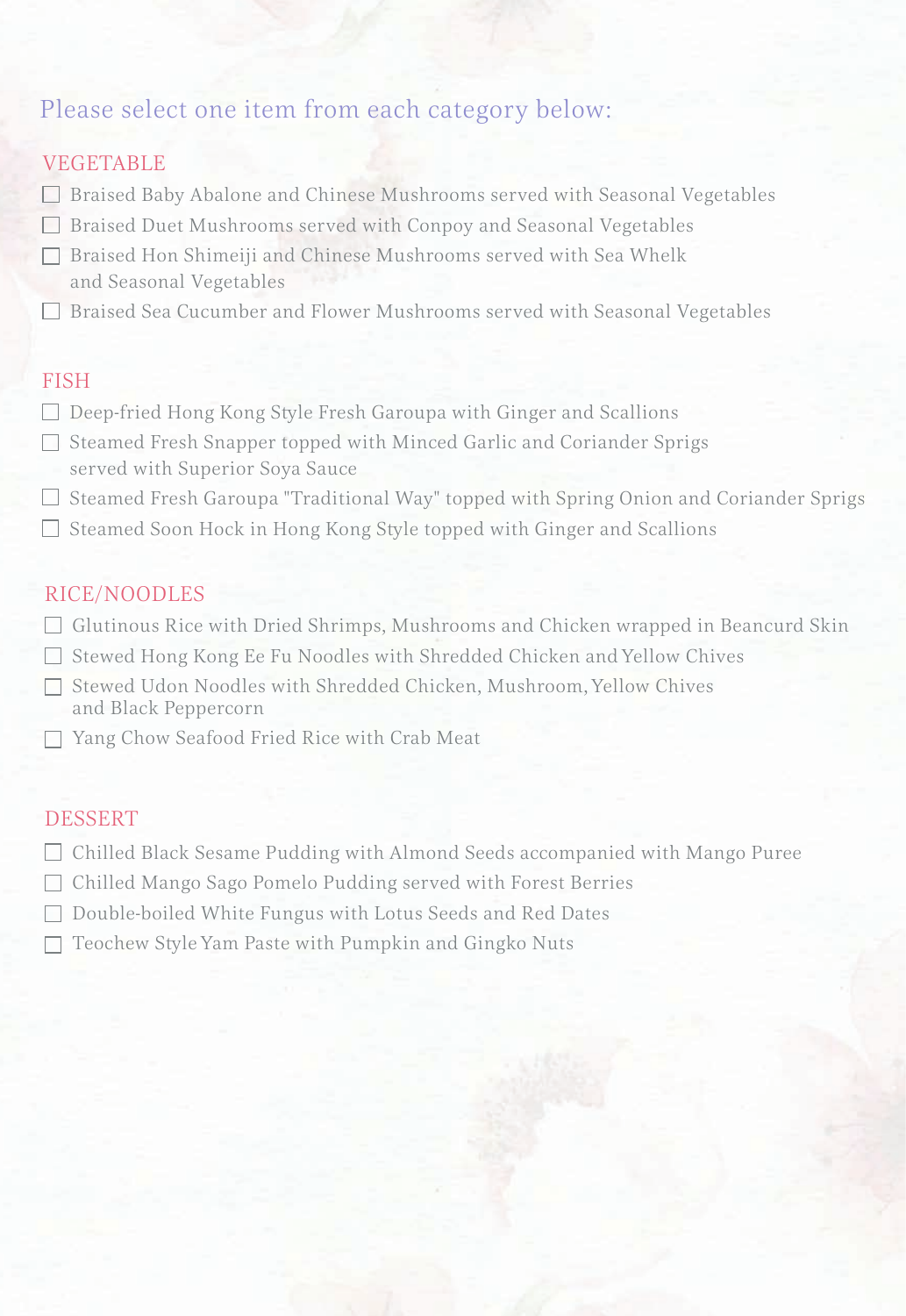# CHINESE WEDDING DINNER MENU

#### COLD DISH COMBINATION

#### COLD ITEM: (Please select any two items)

- California Maki
- Drunken Chicken Roulade
- Japanese Seasoned Mini Octopus
- $\Box$  Marinated Cuttlefish with Garlic
- Marinated Pacific Clams with Ginger Sauce
- Marinated Spicy Jelly Fish
- Shrimp Bonito Maki
- Vegetarian Spring Roll

#### HOT ITEM: (Please select any three items)

| <b>Breaded Butterfly Prawns</b>    | $\Box$ Prawn Roll with Water Chestnuts |
|------------------------------------|----------------------------------------|
| $\Box$ Crispy Chicken Pockets      | Roasted Duck with Plum Sauce           |
| $\Box$ Crispy Roasted Pork Belly   | $\Box$ Teochew Style Soya Duck         |
| Deep-fried Winged Yam Spring Rolls | $\Box$ Vietnamese Prawn Fritters       |

#### Please select one item from each category below:

#### **SOUP**

- □ Braised Bird's Nest, Crab Meat with Conpoy and Organic Bamboo Pith
- Braised Lobster, Crab Meat, Sea Whelk with Conpoy and Organic Bamboo Pith
- □ Double-boiled 10 Head Abalone with American Ginseng and Organic Bamboo Pith
- $\Box$  Double-boiled 10 Head Abalone with Black Truffle and Organic Bamboo Pith

#### **MEAT**

- □ Braised Chicken served with Sesame & Garlic Spicy Sauce
- Crispy Roasted Chicken served with Curry Leaves and Deep-fried Garlic
- $\Box$  Peking Style Stewed Chicken in Lotus Leaf served with Quail Eggs and Whole Garlic
- Slow-cooked Pork Knuckle served with Chestnuts and Whole Garlic in Brown Sauce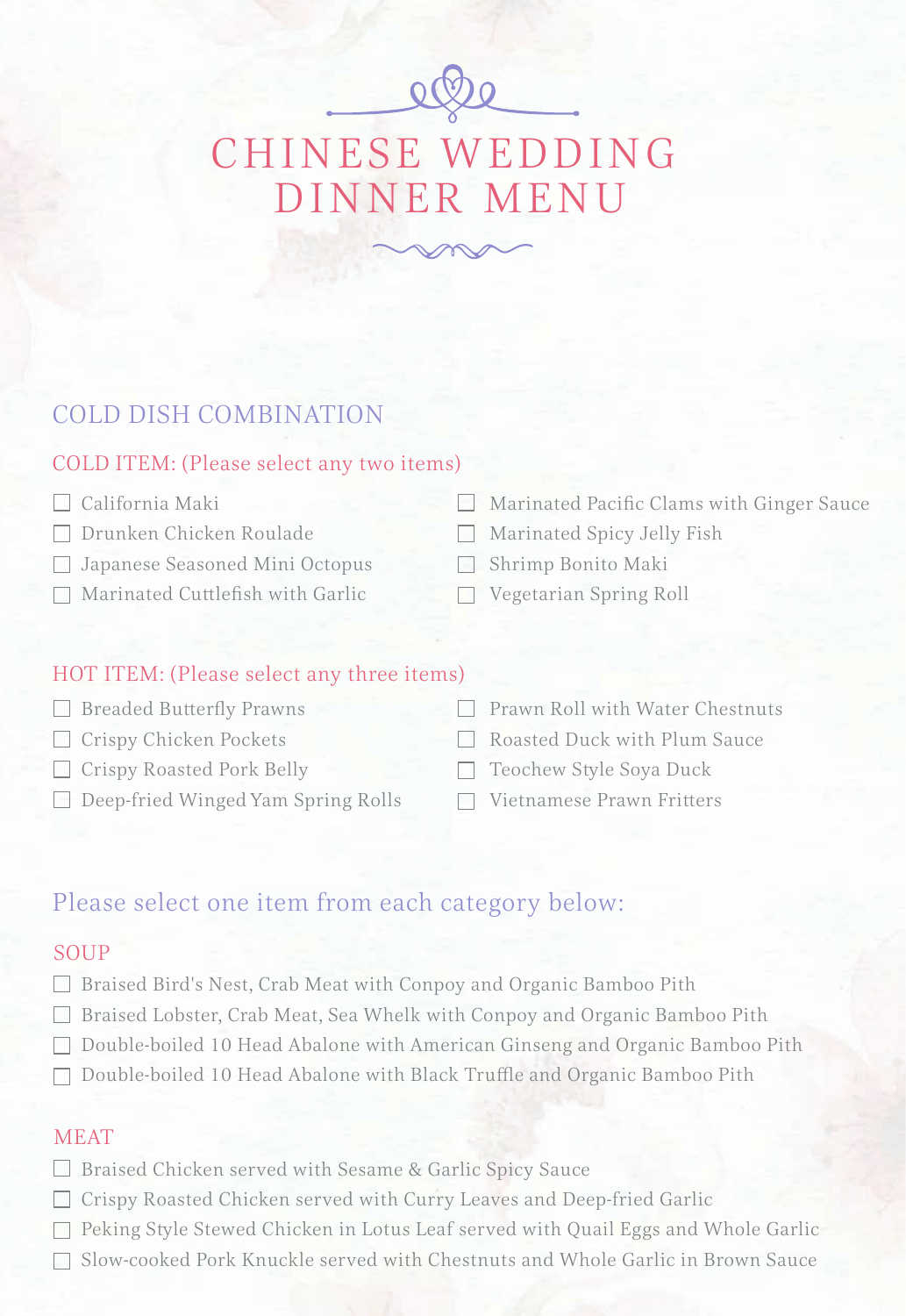#### Please select one item from each category below:

#### SEAFOOD

- $\Box$  Baked Marinated Prawns served with Thai Basil Leaves and Fragrant Oats
- Sautéed Prawns in Homemade XO Sauce served with Asparagus and Honey Peas
- $\Box$  Steamed Fresh Tiger Prawns with Chinese Herbs
- $\Box$  Stir-fried Prawns served with Hon Shimeiji Mushrooms, Asparagus, Honey Peas and Black Peppercorn

#### VEGETABLE

- Braised Baby Abalone and Chinese Mushrooms served with Seasonal Vegetables
- Braised Duet Mushrooms served with Conpoy and Seasonal Vegetables
- Braised Hon Shimeiji and Chinese Mushrooms served with Sea Whelk and Seasonal Vegetables
- Braised Sea Cucumber and Flower Mushrooms served with Seasonal Vegetables

#### FISH

- $\Box$  Deep-fried Hong Kong Style Fresh Garoupa with Ginger and Scallions
- $\Box$  Steamed Fresh Snapper topped with Minced Garlic and Coriander Sprigs served with Superior Soya Sauce
- $\square$  Steamed Fresh Garoupa "Traditional Way" topped with Spring Onion and Coriander Sprigs
- $\Box$  Steamed Soon Hock in Hong Kong Style topped with Ginger and Scallions

#### RICE/NOODLES

- $\Box$  Glutinous Rice with Dried Shrimps, Mushrooms and Chicken wrapped in Beancurd Skin
- $\Box$  Stewed Hong Kong Ee Fu Noodles with Shredded Chicken and Yellow Chives
- □ Stewed Udon Noodles with Shredded Chicken, Mushroom, Yellow Chives and Black Peppercorn
- Yang Chow Seafood Fried Rice with Crab Meat

#### DESSERT

- Chilled Black Sesame Pudding with Almond Seeds accompanied with Mango Puree
- Chilled Mango Sago Pomelo Pudding served with Forest Berries
- □ Double-boiled White Fungus with Lotus Seeds and Red Dates
- $\Box$  Teochew Style Yam Paste with Pumpkin and Gingko Nuts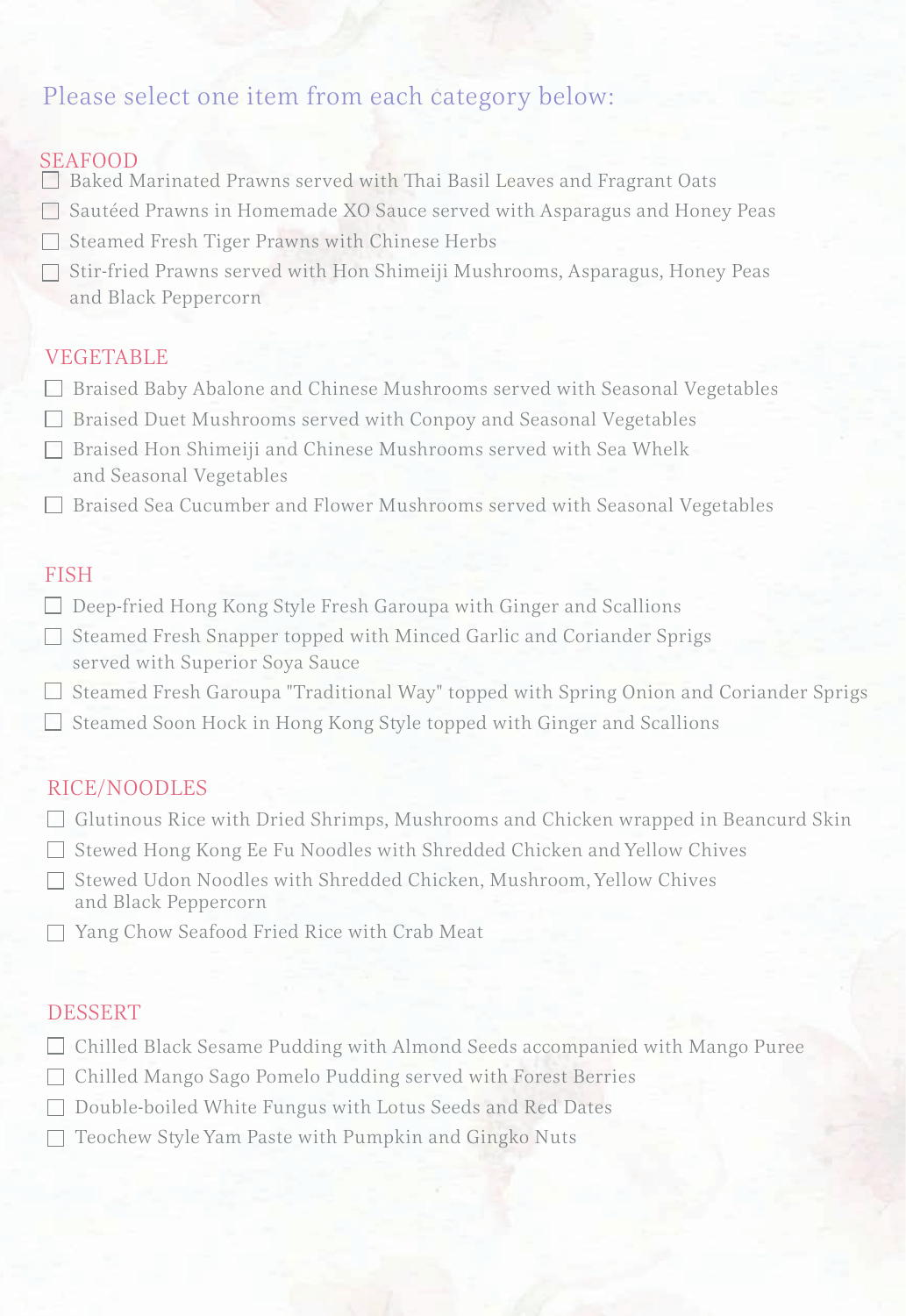

## WESTERN 3 COURSE SET LUNCH MENU

#### APPETIZER

Waldorf Granny Smith Salad with Applewood Smoked Chicken, Micro Cress served with Honey Mustard Dressing

or

Spiral Cream Cheese Salmon Roll with Farm-grown Pickled Cucumber and Quail Egg served with Orange Fennel Salad and Blood Orange Jelly

#### MAIN COURSE

Oven-baked Barramundi Fillet with Tomato Confit and US Asparagus on Butternut Purée served with Lemon Dill Sauce

or

Roasted Cajun Chicken Roulade with Wild Mushroom Ragout, Roasted Garlic, Red Skin Potatoes and US Asparagus served with Morel Thyme Sauce

#### DESSERT

Ricotta Cheese Cake with Poached Spiced Pear served with Caramel Sauce

or

Vanilla Panna Cotta on Green Tea Sable and Pepper Anglaise